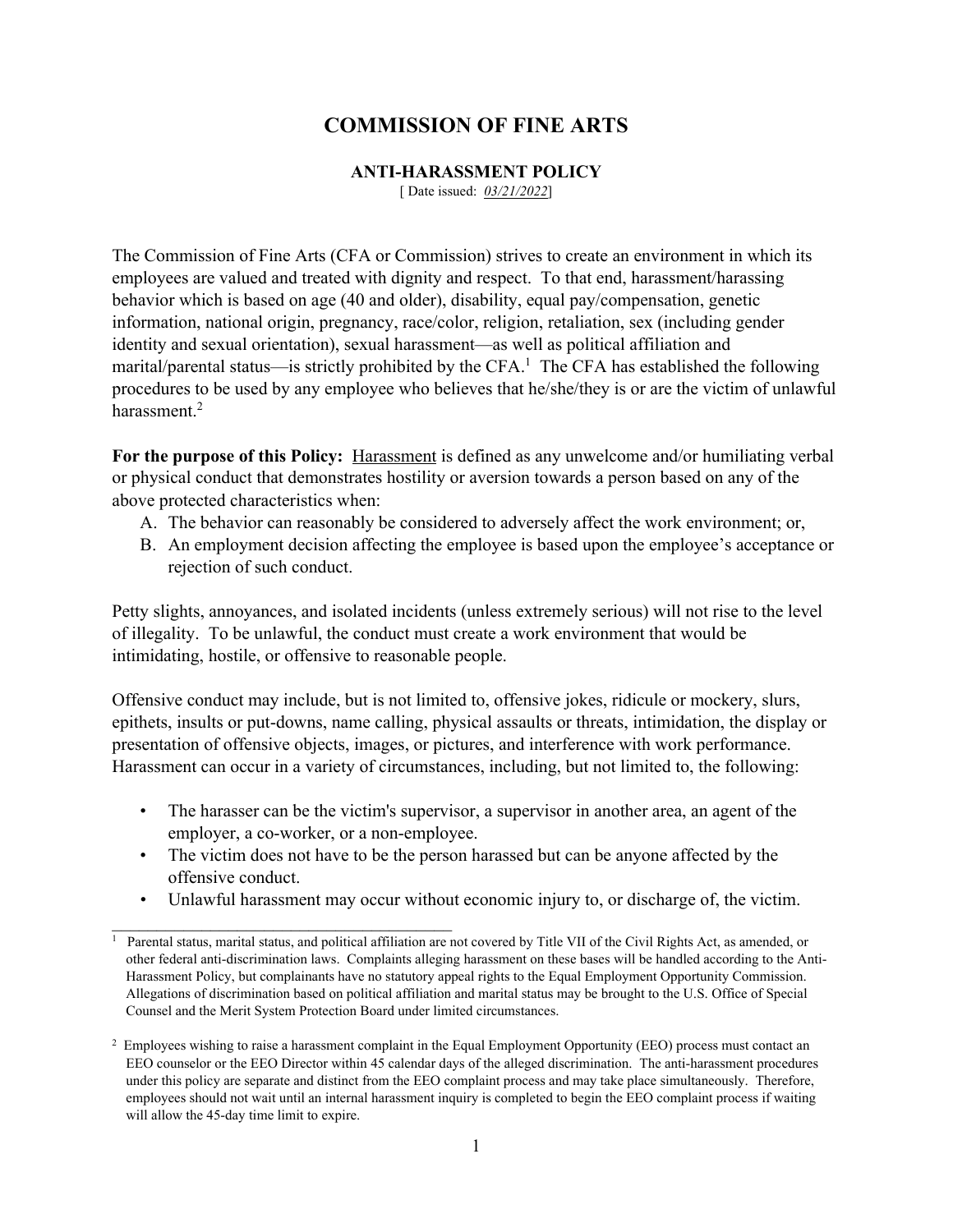**Sexual harassment** for the purpose of this Policy is defined as unwelcome sexual advances, unwelcome requests for sexual favors, and other unwelcome verbal or physical conduct of a sexual nature when:

- A. Submission to such conduct is made either explicitly or implicitly a term or condition of an individual's employment;
- B. Submission to or rejection of such conduct by an individual is used as the basis for employment decisions, or other decisions affecting an individual's participation in Commission activities; or,
- C. Such conduct has the purpose or effect of unreasonably interfering with an individual's work performance or participation in a Commission-sponsored activity or creating an intimidating, hostile, or offensive work environment.

# **Policy against Harassing Conduct**

The CFA will strive to limit and address any harassing conduct by treating it as misconduct, even if it does not rise to the level of harassment actionable under EEO laws. A hostile environment claim under Title VII usually requires showing a pattern of offensive conduct. The CFA will not wait for such a pattern to emerge. Rather, the Commission will act before the harassing conduct can become so pervasive and offensive that it would constitute a hostile environment. In the usual case, a single utterance of a sexual, sex-based, ethnic or racial epithet that offends an employee would not be severe enough to constitute unlawful harassment in violation of Title VII; however, it is the Commission's view that such conduct is inappropriate and must be stopped. The Commission also will not tolerate retaliation against any employee for making a good-faith report of harassing conduct under this or any other policy or procedure, or for assisting in any inquiry about such a report, or for participating in the discrimination-complaint process. Complaints of such retaliation shall be handled pursuant to the procedure in this policy.

# **Procedures and Responsibilities**

# **Responsibilities of the Secretary**

- 1. The Secretary through the Administrative Officer shall be responsible for:
	- a. Disseminating this Policy statement annually to all employees;
	- b. Ensuring that employees are informed of this Policy and the procedures to follow in connection with reporting harassing conduct;
	- c. Taking appropriate action to enforce this Policy; and,
	- d. Working closely with management to ensure that this Policy is properly implemented.

# **Responsibilities of Commission Employees**

- 1. Each Commission employee shall be responsible for:
	- a. Acting professionally and refraining from harassing conduct;
	- b. Becoming familiar with the provisions of this Policy via anti-harassment awareness campaigns, required training and individual initiative;
	- c. Complying with all requirements of the Policy and cooperating with any inquiry arising from this Policy; and,
	- d. Reporting unsettling experiences or observations before a pattern of misconduct as pervasive and offensive as to constitute a hostile environment is established.<sup>3</sup>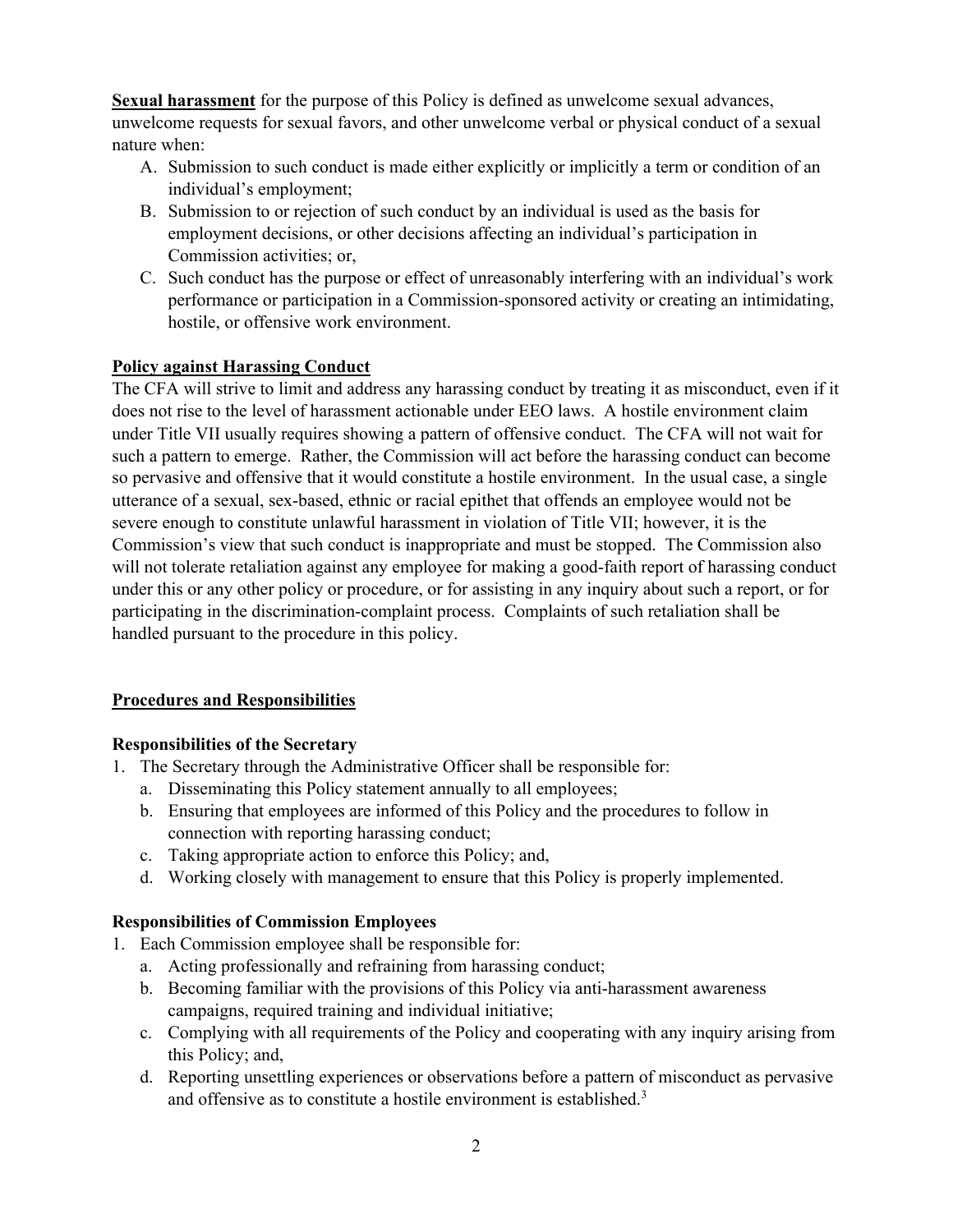#### **Responsibilities of Supervisors and Managers**

- 1. All supervisors and managers shall be responsible to:
	- a. Act immediately and appropriately to prevent harassment in the workplace and retaliation against those who complain of harassment;
	- b. Report to the Secretary any incident of harassing conduct that they witness or is otherwise brought to their attention;
	- c. Receive and handle allegations of harassing conduct promptly and appropriately utilizing the procedures set forth in this Policy;
	- d. Coordinate with the Secretary regarding initial actions employed to stop any harassing conduct and prevent further harassment to ensure that further misconduct does not occur; and,
	- e. Consult with the Administrative Officer and/or the U.S. Department of the Interior Office of General Counsel or EEOC Office (with which the CFA has Inter-Agency Agreements for legal and EEO services) regarding the use of procedures set forth below to take immediate and appropriate corrective and disciplinary action, up to and including removal, against personnel who have engaged in harassing conduct or who have not carried out their responsibilities under this Policy.

#### **Reporting Harassment**

\_\_\_\_\_\_\_\_\_\_\_\_\_\_\_\_\_\_\_\_\_\_\_\_\_\_\_\_\_\_\_\_\_\_\_\_\_\_

Early reporting and intervention have proven to be the most effective method of resolving actual or perceived incidents of harassment. Therefore, while no fixed reporting period has been established, the CFA strongly urges the immediate reporting of complaints or concerns so that rapid and constructive action can be taken. The CFA will make every effort to stop alleged harassment before it becomes severe or pervasive but can do so only with the cooperation of its employees.

#### The procedures for reporting incidents of harassing conduct under this Policy are as follows:

A. Any person who believes that he/she/they has or have been the subject of an incident of harassing conduct, including sexual harassment, in violation of this Policy should report this matter to any of the following (in no hierarchical order): (1) the employee's immediate supervisor or anyone in the person's supervisory chain; (2) the Secretary, (3) Assistant Secretary, (4) Administrative Officer, and/or (5) the U.S. Department of the Interior Inspector General (IG) via the IG's Hotline or other means. All information will be maintained in a confidential manner to the greatest extent possible. The maintenance of records and any disclosure of information from these records shall be in complete compliance with the Privacy Act, 5 U.S.C. 552a. Such information, for example, may have to be disclosed to defend the Commission in any litigation to which the information may be relevant and necessary. Further, information may need to be disclosed to those officials and employees within the Commission with a need to know to carry out the purpose and intent of this Policy.

 $3$  Employees are encouraged to inform the harasser directly that the conduct is unwelcome and must stop. Employees should also report harassment to management at an early stage to prevent its escalation. The Commission cannot correct harassing conduct if the conduct is not known. When an employee unreasonably fails to take advantage of this procedure and does not immediately report an incident of harassing conduct as set forth herein, the Commission reserves the right to raise this failure as a defense against a suit for harassment.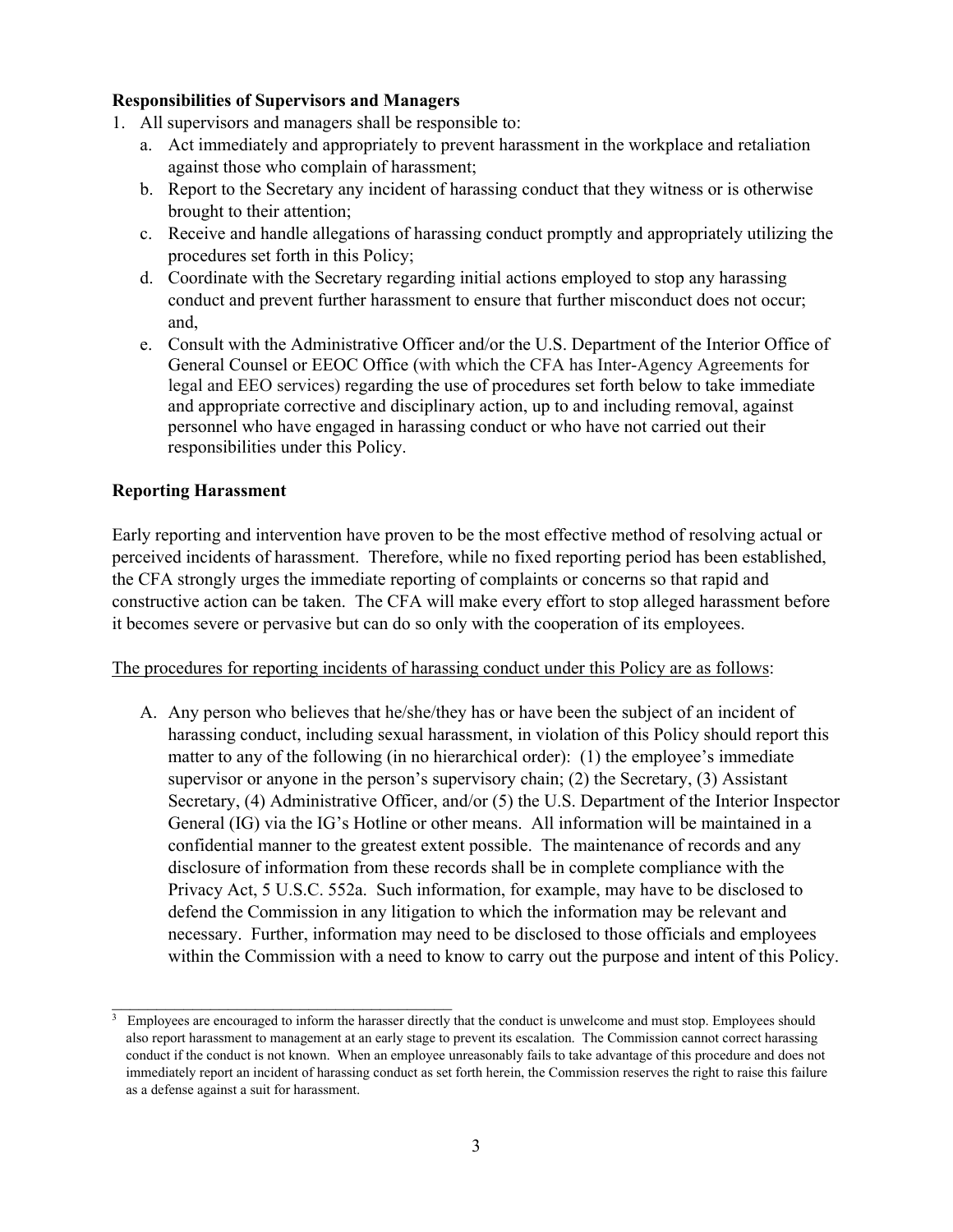- B. While all employees are encouraged to report harassing conduct as defined by this Policy, a supervisor or manager who receives an allegation or witnesses harassing conduct shall immediately:
	- 1. Inform the Secretary or a member of the agency management and seek guidance as to further actions;
	- 2. Take action to stop any harassing conduct (as defined previously) and prevent further harassment while the allegations are being investigated, including granting of appropriate interim relief to the alleged victim of harassing conduct; and,
	- 3. Document the allegation received and the efforts to address it.

The Administrative Officer will track claims of harassment and assess the need for targeted training.

 *Reminder: Please note that allegations of harassment may also be addressed (additionally, or simultaneously) by employees through the agency's EEO Complaint process.* 

#### **Inquiries into Allegations of Harassing Conduct**

- A. When the a member of the agency management receives an allegation of harassing conduct, either directly by the complainant or through a supervisor, manager or other sources, within 10 calendar days he/she/they shall ensure that an immediate, thorough, impartial, and appropriate investigation is initiated (to include a written Summary of Findings and recommendations for appropriate action), both to stop any harassing conduct and prevent further harassment, while the allegations are being investigated. Such inquiries will be conducted thoroughly, impartially, and promptly.
- B. In all instances where an official determines that harassment as occurred, the offending employee's supervisor will take timely and appropriate corrective actions against the offending employee, including disciplinary actions. If a supervisor becomes aware of any harassment or other unlawful discrimination by any subordinate(s), but fails to take timely and appropriate corrective action, the supervisor may be disciplined as well.
- C. Where an investigation is necessary, a written summary of the investigation shall be prepared by the individual conducting the investigation. (The summary may be brief, depending on the complexity and seriousness of the case.) The summary shall be prepared promptly after completion of the inquiry and shall be submitted to the Secretary, Administrative Officer, and/or other appropriate management official who would be responsible for taking disciplinary action against the alleged harasser, if the allegations are determined to be true. If allegations are raised against the Secretary, an appropriate senior level official will be designated to fill this role.
- D. The summary of the investigation or other documentation prepared under this procedure shall be kept confidential, to the extent possible. The maintenance of records and any disclosures of information from these records shall be in complete compliance with the Privacy Act, 5 U.S.C. 552a. Such information may, for example, have to be disclosed to defend the Commission in any litigation to which the information may be relevant and necessary.